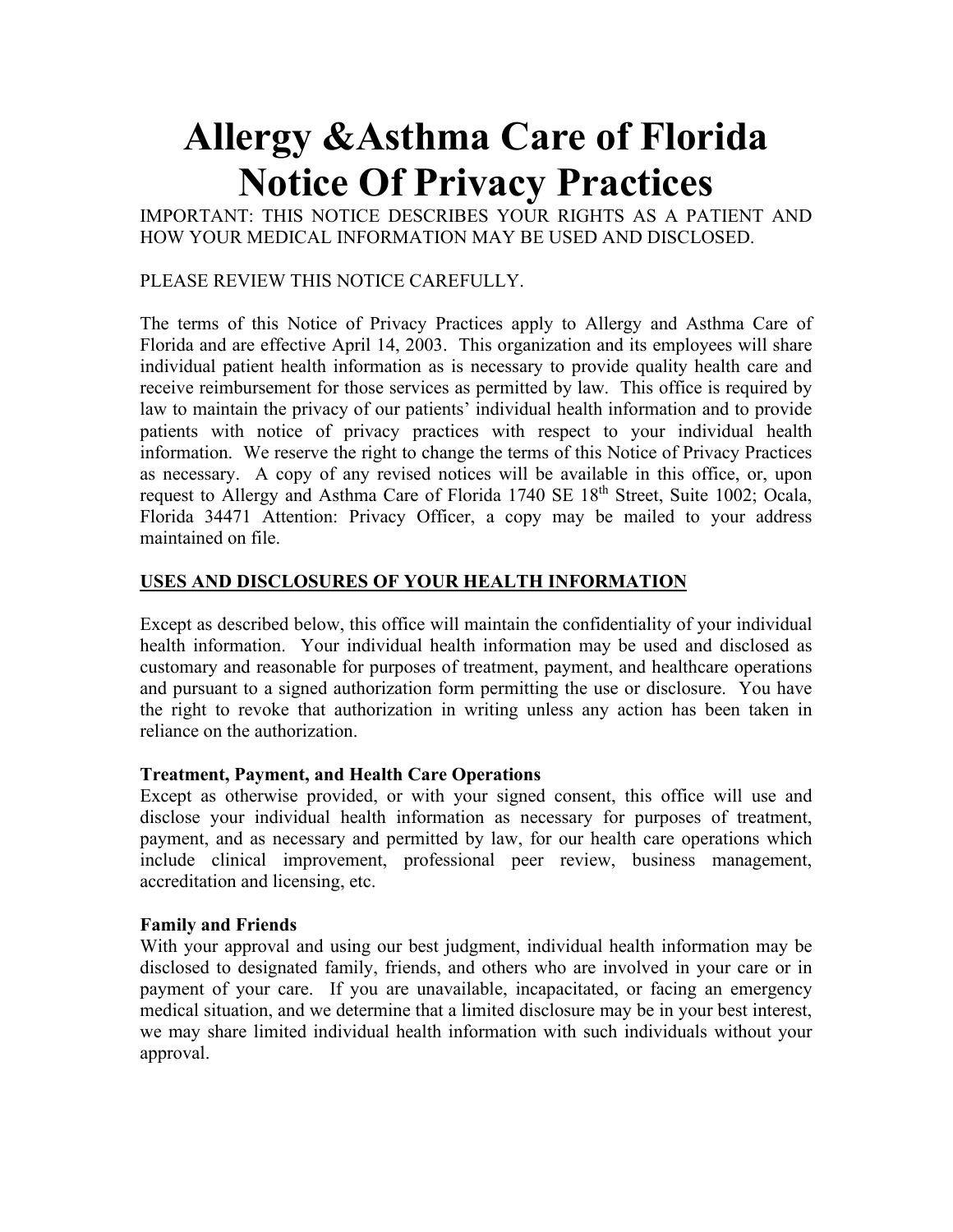#### **Business Associates**

At times it may be necessary for us to provide your individual health information to certain outside persons or organizations that assist us with our health care operations, such as auditing, accreditation, legal services, etc. These business associates are required to properly safeguard the privacy of your information.

## **Fundraising/Marketing**

This office may use (or release to an office-related foundation) certain information such as your name, address, department of service, and treatment dates for fundraising. If you do not want to be contacted for fundraising efforts, notify this office's Privacy Official. This office will not use your health information to contact you for marketing purposes or sell your health information without your written permission.

## **Appointments and Services**

This office may contact you to provide appointment reminders or information about treatment alternatives or other health-related benefits and services that may be of interest to you. You have the right to request and we will accommodate reasonable requests by you to receive communications regarding communications of your individual private health information from us by alternate means or at alternate locations. You may request such confidential communication in writing and may send your request to our office. You also have the right to request that we do not send you any marketing materials and we will use our best efforts to honor such a request. You may request this by sending us a letter in writing.

## **Research**

This office may use and disclose your health information to researchers for research with your signed prior authorization. Health information regarding deceased individuals can be released without authorization under certain circumstances.

Other uses and disclosures of your individual health information, permitted or required by law, may be made without your consent or authorization.

- The release of your individual health information for any purpose required by law;
- $\Box$  The release of your individual health information for public health activities, such as required reporting of disease, injury, and birth and death, and for required public health investigations;
- $\Box$  The release of your individual health information as required by law if we suspect child abuse or neglect; we may also release your individual health information as required by law if we believe you to be a victim of abuse, neglect, or domestic violence;
- The release of your individual health information to the Food and Drug Administration if necessary to report adverse events, product defects, or to participate in product recalls;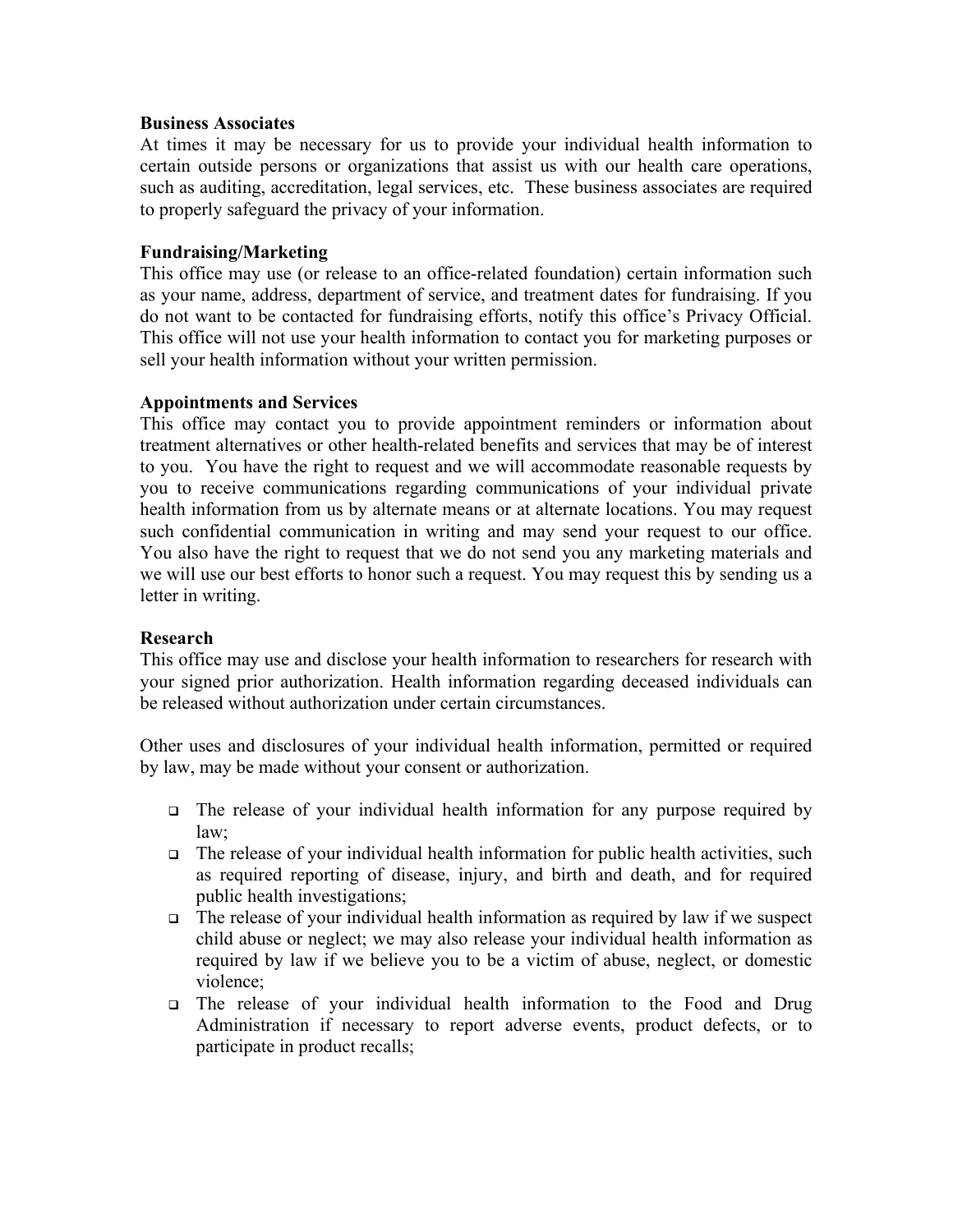- $\Box$  The release of your individual health information to your employer when we have provided health care to you at the request of your employer; in most cases you will receive notice that information is disclosed to your employer;
- $\Box$  The release of your individual health information if required to do so by a court or administrative ordered subpoena or discovery request; in most cases you will have notice of such release;
- The release of your individual health information to law enforcement officials as required by law to report wounds and injuries and crimes;
- The release of your individual health information to coroners and/or funeral directors consistent with law;
- The release of your individual health information if necessary to arrange an organ or tissue donation from you or a transplant to you;
- The release of your individual health information if you are a member of the military as required by armed forces services; we may also release your individual health information if necessary for national security or intelligence activities; and
- $\Box$  The release of your individual health information for your workers' compensation benefit determination.
- The release your health information to authorized national security agencies for the protection of certain persons or to conduct special investigations.
- The release of your health information to a correctional facility or law enforcement official if you are an inmate so they may provide your health care or protect the health and safety of you or others.

# **YOUR RIGHTS**

- 1. *Access to Individual Health Information*. You have the right to inspect and obtain a paper or electronic copy of the individual health information that we retain on your behalf. All requests for access must be made in writing and signed by you or your representative. By law, we may charge you \$1.00 per page, up to 25 pages, and \$.25 per subsequent page, if you request a copy of the information. We may also charge for postage if you request a mailed copy and may charge for preparing a summary of the requested information if you request such a summary. You may request an access request form from the receptionist.
- 2. *Amendments to Individual Health Information*. You have the right to request in writing that individual health information that we maintain be amended or corrected. We are not obligated to make all requested amendments but will give each request careful consideration. All amendment requests, in order to be considered by us, must be in writing and signed by you or your representative, and must state the reasons for the amendment/correction request. If an amendment/correction you request is made by us, we may also notify others who work with us and have copies of the uncorrected record if we believe that such notification is necessary. You may request an amendment request form from the receptionist.